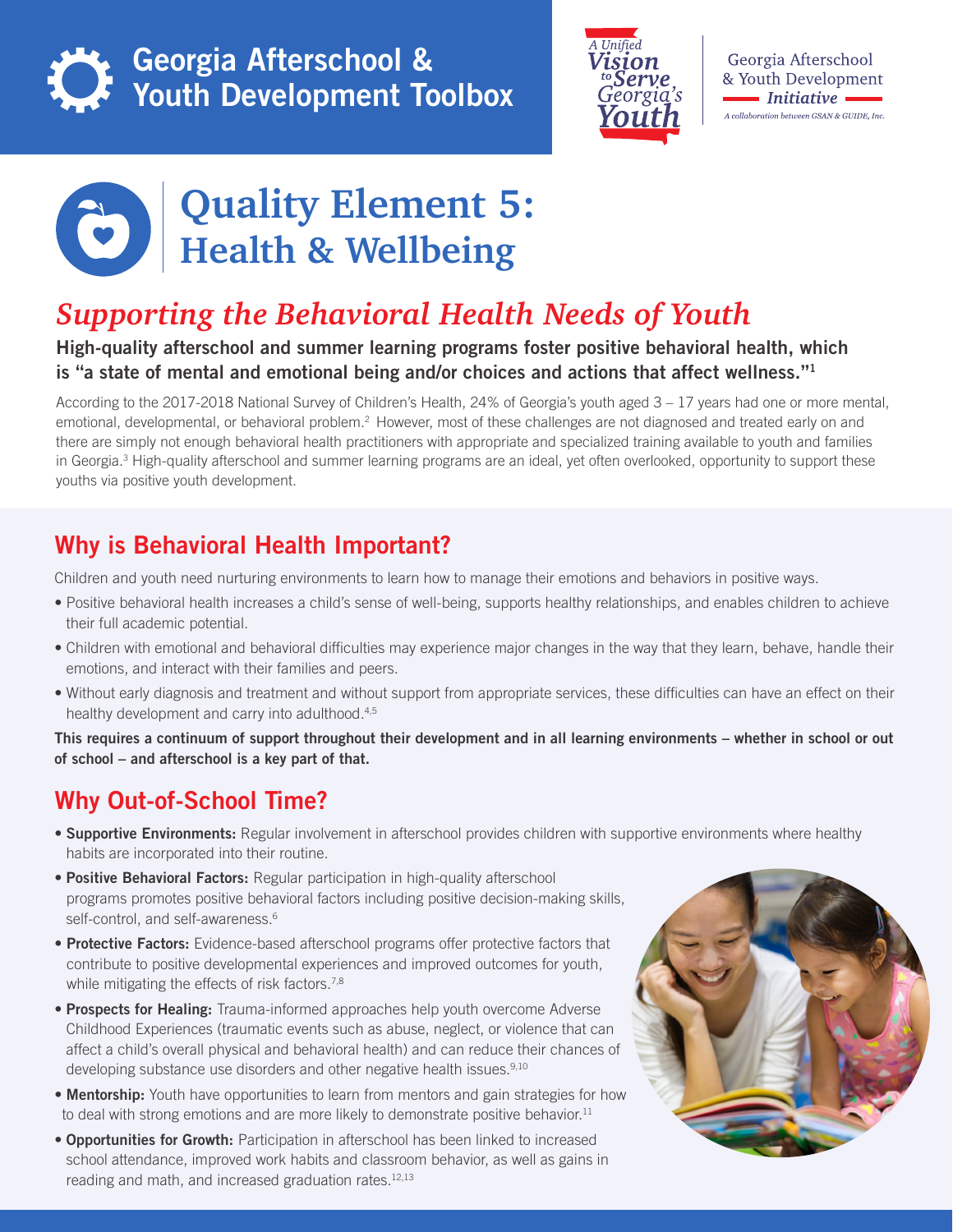# **Activities**

Finding low-cost, quality resources for curriculum and activities to incorporate social and emotional learning (SEL) and trauma-informed practices into your programming can be a daunting task, but you don't need to be an expert or have a huge budget to have great activities. The following pages highlight some of the many great resources available and can be conducted by staff of any level.

#### WE FEEL FEELINGS IN OUR BODIES – SECOND STEP + CHILDHOOD 101

*Grades Pre-K – 1 | Low Cost [| Download](https://cfccdn.blob.core.windows.net/static/pdf/lessons/early-learning/early-learning-lesson-13-educators-support.pdf)*



Young people will learn that our bodies can give us important clues about what we are feeling inside. Students learn how to check in with their breathing and heart rate while differentiating between comfortable and uncomfortable feelings. A short, free video episode featuring a Second Step instructor is available to guide the lesson here. The lesson references **feeling cards** and includes discussion questions and book recommendations that facilitators can use with students.

*Materials: Access to internet, a device to stream video, and printed feelings cards for each group of students*

\*Photo credit: childhood101.com

#### EXPLORING FEELINGS - CHILDHOOD 101

*Grades Pre-K – 1 | Low Cost | [Download](https://childhood101.com/helping-children-manage-big-emotions-printable-emotions-cards/)*

Young people will explore different types of feeling we all experience using printable feeling cards. Bonus: If you did the first activity featured here, you will already have these cards printed! Facilitators have eight different options to use the feeling cards as they guide students' learning about their own feelings and the feelings of others. Examples of techniques include guided storytelling, matching facial expressions to emotions, and a "Guess Who" type game.

*Materials: Feelings cards*

#### MANAGING DISAPPOINTMENT – SECOND STEP

*Grades 2 – 5 | Low Cost | [Download](https://cfccdn.blob.core.windows.net/static/pdf/lessons/grade-3/grade-3-lesson-14-educators-support.pdf)*

Young people will learn how to identify feelings of disappointment and the importance of using positive self-talk to move through this uncomfortable emotion. Perfect for mid-to-upper elementary, the lesson includes discussion questions and a folded paper craft to remind students of their 3-step plan to counter disappointment. Discussion questions and a sorting activity challenge students to identify positive and negative self-talk. A short video episode featuring a Second Step instructor is available to use with the lesso[n here.](https://link.videoplatform.limelight.com/media/?mediaId=bab2deee498f4a0a91ef5ee66e4b0f57&width=1024&height=576&playerForm=Player&embedMode=html&htmlPlayerFilename=limelightjs-player.js&utm_campaign=SS+Recorded+Video+Lessons&utm_medium=bitly&utm_source=K-5+Recorded+Video+Lessons) 

*Materials: Lesson Activity Sheet for each student, pencils, one sheet of paper per student for the craft, access to internet and device for streaming video*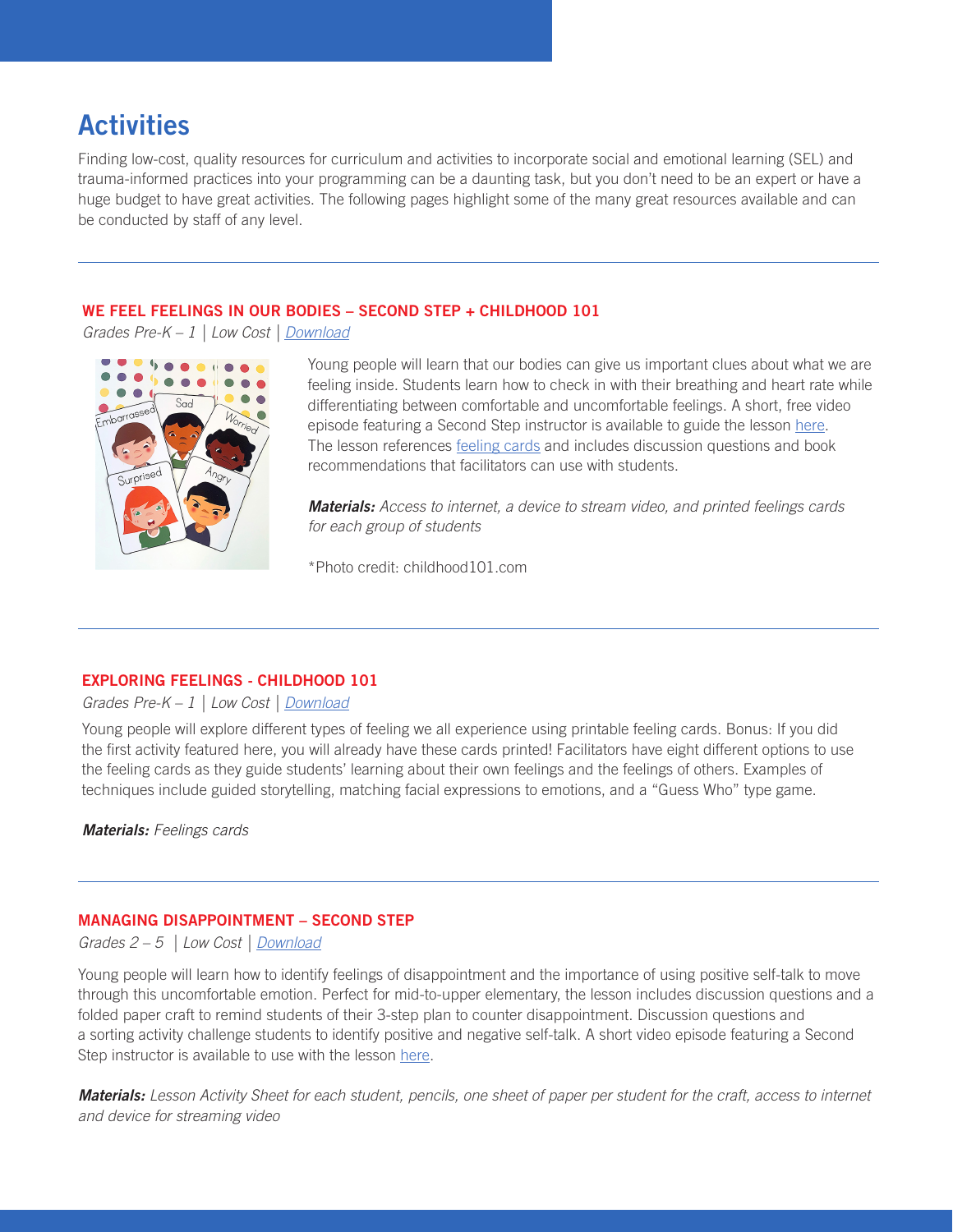## **Activities**

#### EXPLORING EMOTIONS JENGA GAME – CHILDHOOD 101

*Grades 2 – 5 | Low-to-Medium Cost | [Download](https://childhood101.com/exploring-emotions-jenga-game/)*

Students will explore a wide range of emotions, how emotions make us feel, and situations that may lead to experiencing emotions through a fun game of Jenga! Facilitators label Jenga game pieces with the list of emotions provided using three different colored sharpies. During Jenga play, young people who pull a piece listing an emotion must complete one of three tasks based on the color of the emotion word. Great activity for starting discussions and building empathy among students!

*Materials: Jenga game set for each group, Sharpies in three different colors*

#### WORRY WARRIORS – CRAYOLA

*Grades 2 – 5 | Low-to-Medium Cost | [Download](https://www.crayola.com/for-educators/lesson-plans/lesson-plan/worry-warriors--courage-connections.aspx)*



Young people will brainstorm common worries and create a Worry Warrior from common craft materials to "gobble up" their worries. After building their Worry Warrior, students brainstorm ways to conquer worries with courage. Questions include: What are things you worry about? Who can you talk to about your worries? Can you use positive self-talk or deep breathing to help when you feel worried? Books and poetry about overcoming worry are included in this lesson along with several adaptations for young people!

*Materials: Construction paper, glue, markers, scissors, craft sticks, recycled box for each student (cereal box or tissue boxes are good choices)*

\*Photo credit: Crayola

#### PERSONAL PROFILES – CRAYOLA

*Grades 6 – 8 | Low-to-Medium Cost | [Download](https://www.crayola.com/lesson-plans/personal-profiles-lesson-plan/)*

Young people will explore symbolism and identity to create colorful silhouettes to describe who they are, what is important to them and what feelings they commonly experience. After the activity, students can share their work and build empathy and connection through finding commonalities between themselves and other students. Guided discussion questions include: Which silhouettes include references to hobbies? Which silhouettes contain similar colors, experiences, or words? What is something you learned about the person sitting next to you?

*Materials: Heavy paper, pencils, overhead projector or similar strong light source for tracing silhouettes, colored pencils, markers, scissors*